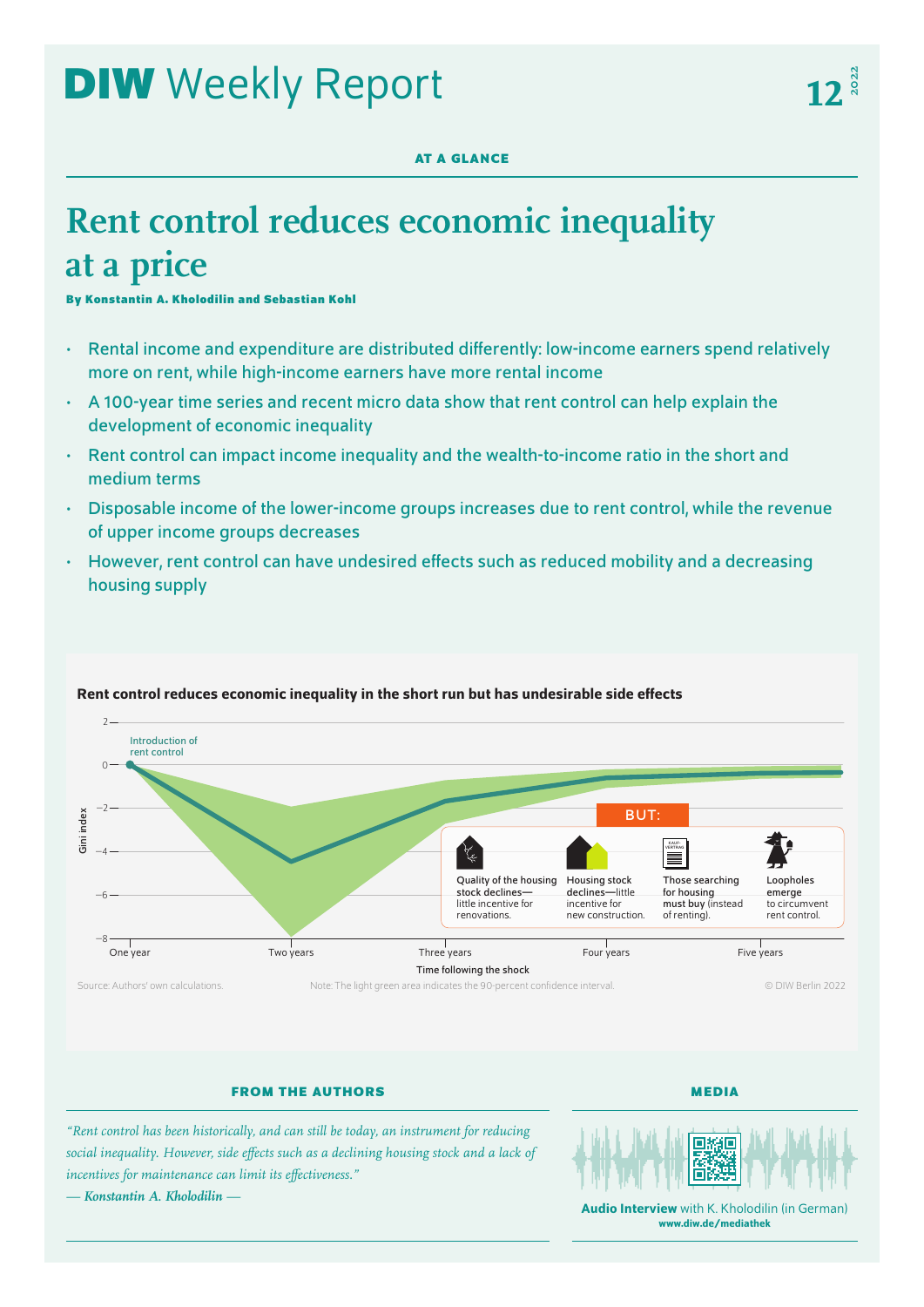## **Rent control reduces economic inequality at a price**

**By Konstantin A. Kholodilin and Sebastian Kohl**

## **ABSTRACT**

Over the course of the 20th century, governments have frequently used rent control to keep rents affordable, especially in times of crisis when housing is scarce. Existing research shows that rent control has undesirable side effects, such as overall societal welfare losses, market misallocation, a declining housing supply, and lower mobility. However, there has been little research examining the effect of rent control on economic inequality. Income inequality has been rising worldwide since the 1980s. While previous explanations of this development focused on the relationship between the growth of capital and wages and social policy measures, this paper argues a housing dimension should be considered as well. Using a time series analysis, we investigate what impact rent control has on income inequality. The analysis shows that rent control significantly reduces the social inequality as measured by the Gini index and reduces the wealth-to-income ratio. The stricter the measures taken, the stronger the effects. Existing data suggest that lower income groups spend a larger share of their income on rent, while rental income makes up a large share of the income of higher income groups. When rent-reducing measures are taken, the disposable income of the lower-income groups will rise and the income share of the top ten percent will decrease in the short run. Policymakers must decide how to weigh the effects and the impact of rent control on overall social welfare and the rental housing market.

Although the German economy has been suffering a downturn as a result of the coronavirus pandemic, the situation on the housing market has not eased. Thus, housing remains a topic on the political agenda. Over the past years, there have been heated debates on rent prices: Can they be regulated? If yes, how? While past academic discussions of rent control seem to suggest it caps rents effectively, it comes with other serious, undesirable side effects. For example, strict rent control often leads to a reduction in the supply of rental housing and less residential mobility. In the long run, it can even lead to a loss of wealth and a decline in the quality of the housing stock. However, the discussion so far has failed to consider the impact that rent control regulations can have on economic inequality beyond the housing market.<sup>1</sup>

Following the publication of Thomas Piketty's "Capital in the 21st Century" in 2014, the housing dimension has remained neglected in the international discussion on inequality. In his work, Piketty shows that the income and asset shares of the top ten percent roughly follow a U-shaped curve. After a significant decline from a high in the mid-1900s, they have been rising again since the 1980s.

The literature points to several factors that have contributed to this development.<sup>2</sup> Historically, wars, revolutions, and other disasters—"great levelers"—have significantly reduced economic disparities. In the 20th century, for example, societal solidarity during times of crises and fears of potential revolution led to the introduction of progressive asset and income taxation in Western Europe and North America following the two world wars. The revenue from these taxes was then used to fund generously redistributive welfare states with social security and democratized access to education. For a long time, the economy and labor income also grew faster than capital income. However, beginning in the 1980s,

**<sup>1</sup>** This Weekly Report is based on the results from Konstantin A. Kholodilin und Sebastian Kohl, "Rent Price Control – Yet Another Great Equalizer of Economic Inequalities? Evidence from a Century of Historical Data," *DIW Discussion Papers* no. 1927(2021) ([available online](https://www.diw.de/de/diw_01.c.809564.de/publikationen/diskussionspapiere/2021_1927/rent_price_control_____yet_another_great_equalizer_of_economic_inequalities__evidence_from_a_century_of_historical_data.html); accessed on March 15, 2022. This applies to all other online sources in this paper unless stated otherwise).

**<sup>2</sup>** See Thomas Piketty, *Capital in the Twentieth-First Century* (Cambridge: 2014); Walter Scheidel, *The Great Leveler: Violence and the History of Inequality from the Stone Age to the Twenty-first Century* (Vol.74) (Princeton: 2018); Kenneth Scheve and David Stasavage, *Taxing the Rich: A History of Fiscal Fairness in the United States and Europe* (Princeton: 2016).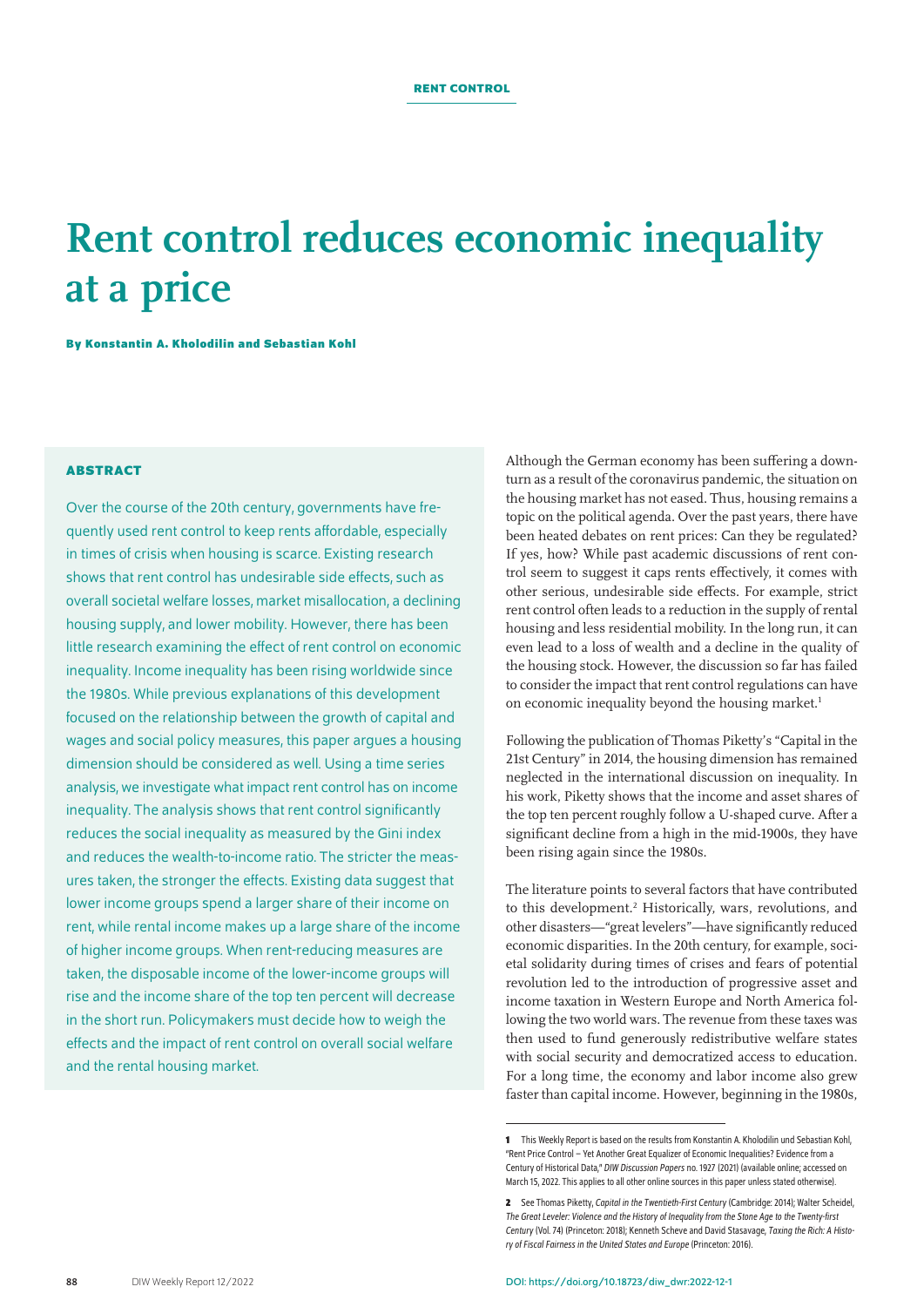these trends stagnated or reversed. Inequality began to rise again, partially due to distributional effects resulting from increasing globalization and technological development, declining union power, and the growing importance of multinational corporations and the financial industry.<sup>3</sup>

Housing remains a neglected dimension in the inequality discussion despite the fact that the history of rent control is closely intertwined with the development of capital income and disposable household income.4 In fact, rent controls have almost mirrored the development of inequality over time: Strict rent controls were introduced and expanded in the war and postwar years and then liberalized starting in the 1960s, especially in Anglo-Saxon countries. Thus, at first glance, rent controls and inequality appear to be negatively correlated at the macro level: In periods and countries with (stricter) rent control, the level of inequality is lower (Figure 1).

## High income groups earn relatively more rental income, lower income groups pay relatively more rent

One relevant factor for societal inequality is the unequal distribution of rental income and the rent burden in the population (Table 1).<sup>5</sup> The higher a household's income per capita, the larger the share of rental income.6 For example, the share of rental income of private households in the bottom (first) quintile is less than one percent on average. In contrast, the share is more than three percent for households in the fifth quintile—the top 20 percent of the income distribution where total income is also much higher. This means that in this case, a share of three percent represents a higher absolute amount. A similar situation can be observed for other countries in the Luxembourg Income Study (LIS) in recent years. The LIS harmonizes national survey data, such as the Socio-Economic Panel (SOEP) for Germany, retroactively and thus with a time lag, to make the income and wealth situations of private households in different countries comparable. Thus, tenant households from the bottom income

## Figure 1

## Relationship between the development of inequality and rent prices

Share in percent (left axis); index (right axis)



Notes: The rent control index is 0 when the rental market is completely free and there is a general freeze in rent prices. Calculated based on data from the following 21 countries: Australia, Austria, Belgium, Canada, Denmark, Finland, France, Germany, Great Britain, Greece, Ireland, Italy, Japan, the Netherlands, New Zealand, Norway, Portugal, Spain, Sweden, Switzerland, and the USA.

Sources: World Inequality Database; authors' own calculations.

© DIW Berlin 2022

Historically, strict rent control has been associated with a decline in the income share of the highest-earning households of total income.

quintile spend disproportionately more on housing than tenant households from higher quintiles do. Since the LIS does not distinguish between private and social tenants, the situation may differ in countries with small private rental markets. The inverse relationship between income and the share of housing expenditure is known as Schwabe's Law.7 The more tenant households are subject to these rent burdens and the more concentrated landlord households are, the more relevant these uneven distributions become for overall economic inequality.

For socio-political reasons, states have not let the market determine rent prices since World War I due to the heavy budgetary strain caused by housing costs. In this context, rent control can limit both the price level and rent increases. When rent control is introduced or strengthened, rents generally decrease. Because rent control operates relatively roughly at the housing unit level rather than at the level of the occupying household, rental income decreases for all landlord households, whereas rental expenditure declines for tenant households.8 The top income quintiles are especially affected by the loss of rental income, while households with lower per capita incomes in particular benefit relatively more

**<sup>3</sup>** Olivier Godechot, "Financialization and the Increase in Inequality," in *The Routledge International Handbook of Financialization*, eds. Philip Mader, Daniel Mertens, and Natascha van der Zwan (Milton Park: 2020); Matthew C. Klein and Michael Pettis, *Trade Wars are Class Wars: How Rising Inequality Distorts the Global Economy and Threatens International Peace* (New Haven: 2020); Anna Stansbury and Lawrence H. Summers, "The Declining Worker Power Hypothesis: An Explanation for the Recent Evolution of the American Economy," *Brookings Papers on Economic Activity Spring* 2020 (2020).

**<sup>4</sup>** Odran Bonnet, Bono Pierre-Henri, Chapelle Guillaume, und Wasmer Etienne, "Does Housing Capital Contribute to Inequality? A Comment on Thomas Piketty's Capital in the 21st Century," *Sciences Po Economics Discussion Paper* 7 (2014); Matthew Rognlie, "A Note on Piketty and Diminishing Returns to Capital," (MIT: 2014), unpublished; Charlotte Bartels and Carsten Schroeder, "The Role of Rental Income, Real Estate and Rents for Inequality in Germany," *Forum New Economy Working Papers* (2020); Christian Dustmann, Bernd Fitzenberger, and Markus Zimmermann, "Housing Expenditures and Income Inequality," CReAM Discussion Paper Series, no. 1816 (2018).

**<sup>5</sup>** Due to cost data availability, gross figures are used here. Moreover, rent expenditure is not further differentiated by different landlords, so that the inequality distributions found tend to be smaller than actual market inequalities. Only households for which either rent as expenditure or as income differs from zero are considered. The descriptive statistics (e.g., quintiles) are calculated using sample weights. The use of such household weights allows the complex sampling to be properly accounted for in the analyses.

**<sup>6</sup>** LIS defines household income as the total sum of income from labor, public transfers, private transfers, investment income, and the total value of non-monetary goods and services derived from labor and transfers.

**<sup>7</sup>** Hermann Schwabe, "Das Verhältnis von Miete und Einkommen in Berlin," in *Berlin und seine Entwicklung. Gemeindekalender und städtisches Jahrbuch* 2 (1868): 264–267 (in German).

**<sup>8</sup>** Moreover, if house prices and thus housing assets are viewed as the present value of future rental income, rent control has an indirect negative impact on assets.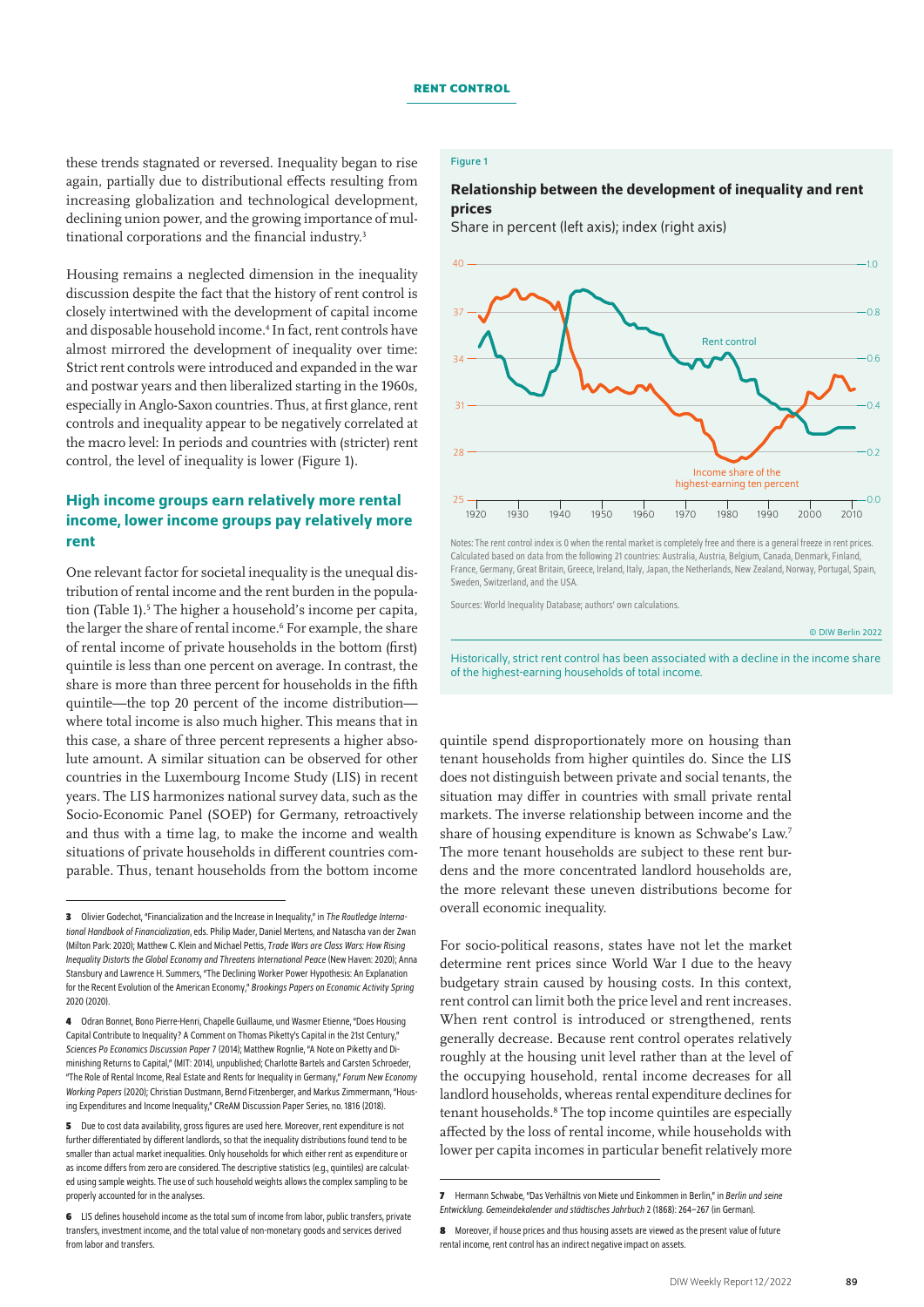#### Table 1

## International comparison of rental income and expenditure By income quintile

| <b>Country</b>       | Year | Share of rental income of total income, percent |      |      |      |      |
|----------------------|------|-------------------------------------------------|------|------|------|------|
|                      |      | 1                                               | 2    | 3    | 4    | 5    |
| Austria              | 2014 | 1.1                                             | 0.5  | 0.8  | 0.8  | 1.1  |
| <b>Belgium</b>       | 2016 | 0.9                                             | 0.9  | 1.4  | 2.1  | 2.5  |
| France               | 2010 | 0.4                                             | 0.6  | 1.0  | 1.3  | 2.9  |
| Germany              | 2016 | 0.9                                             | 1.0  | 1.4  | 2.0  | 3.2  |
| <b>Great Britain</b> | 2016 | 0.6                                             | 0.4  | 0.5  | 0.8  | 1.2  |
| Greece               | 2016 | 1.7                                             | 1.6  | 2.0  | 2.8  | 4.4  |
| Ireland              | 2016 | 0.2                                             | 0.3  | 0.8  | 0.9  | 1.8  |
| <b>Israel</b>        | 2016 | 0.8                                             | 1.1  | 1.9  | 3.0  | 4.2  |
| Italy                | 2016 | 0.3                                             | 0.3  | 0.5  | 1.1  | 1.2  |
| <b>Netherlands</b>   | 2013 | 0.3                                             | 0.5  | 0.3  | 0.6  | 0.8  |
| Spain                | 2016 | 1.2                                             | 1.0  | 1.4  | 1.6  | 2.2  |
| <b>Switzerland</b>   | 2016 | 0.5                                             | 1.3  | 1.5  | 1.8  | 3.5  |
|                      | Year | <b>Rent burden, percent</b>                     |      |      |      |      |
| <b>Country</b>       |      | 1                                               | 2    | 3    | 4    | 5    |
| <b>Austria</b>       | 2014 | 26.7                                            | 28.4 | 27.4 | 25.0 | 18.7 |
| <b>Belgium</b>       | 2016 | 30.3                                            | 27.9 | 26.7 | 24.6 | 20.0 |
| France               | 2010 | 5.7                                             | 11.2 | 13.2 | 14.3 | 14.6 |
| Germany              | 2016 | 30.5                                            | 27.9 | 26.5 | 24.3 | 19.9 |
| <b>Great Britain</b> | 2016 | 19.3                                            | 19.6 | 17.9 | 17.8 | 18.6 |
| Greece               | 2016 | 10.1                                            | 3.3  | 2.7  | 2.2  | 1.5  |
| <b>Ireland</b>       | 2016 | 21.9                                            | 21.3 | 20.3 | 17.8 | 17.8 |
| <b>Israel</b>        | 2016 | 33.7                                            | 28.2 | 26.0 | 23.5 | 21.4 |
| Italy                | 2016 | 23.9                                            | 22.3 | 21.8 | 21.1 | 19.5 |
| <b>Netherlands</b>   | 2013 | 27.5                                            | 25.7 | 24.6 | 25.6 | 24.7 |
| <b>Spain</b>         | 2016 | 36.4                                            | 32.2 | 30.2 | 27.5 | 23.7 |
| <b>Switzerland</b>   | 2016 | 19.3                                            | 17.4 | 16.8 | 15.6 | 12.0 |

Notes: The rent burden refers exclusively to tenant households. Rental income is compared to the income of all households. In Germany, the number of households that earn income from renting is around 11 percent.

Sources: Luxembourg Income Study; authors' own calculations.

#### © DIW Berlin 2022

The lowest income quintiles have disproportionately high rental expenditure, while the upper income quintiles generate a relatively large share of rental income.

> from the lower rent burden. Although rents may fall to a similar extent in absolute terms for richer tenant households, such households are less likely to rent and rent reductions have a smaller effect for them relative to income. For example, 70 percent of households in the bottom income quintile were tenant households in Germany in 2016. In contrast, only 42 percent of the top quintile are tenants.

#### Strict rent control reduces inequality

To explore the inequality-reducing impact of rent control in a detailed, historical context, we used a time series analysis to examine a panel of 16 OECD countries<sup>9</sup> beginning in 1900 (Box 1). This method estimates the impact of rent control on different inequality measures while also controlling for other potential factors (e.g., demographic and macroeconomic factors, tax system, and public expenditure).

For the landlord side, the wealth-to-income ratio, the income shares of the top one and ten percent, and the Gini index for market and post-transfer income are used as inequality measures to trace the impact of rent prices on the capital income of landlords. The wealth-to-income ratio is a measure of inequality because it compares macroeconomic wealth to national income. Real rent prices and the share of housing expenditure of national income are used to test the effect of rent controls on the tenant side. While real rent prices affect all households, they do not affect them to the same degree and thus serve indirectly as a measure of inequality.

As a measure of rent control, qualitative strict rent control is distinguished from soft rent control. Under strict rent control, rents are frozen at a certain level and all price increases are prohibited. Such measures were introduced in Germany between the two world wars. Under soft rent control, the initial rent is set at the market level in a free negotiation between the landlord and the tenant. While rent increases are generally possible during the rental contract, the rent price may not increase more strongly than the increase in the general cost of living. One example of soft rent control is the rent cap in Catalonia, Spain, which was introduced by the regional government in September 2020 and repealed by the Constitutional Court of Spain in March 2022. When all other prices can rise without restriction, strict rent control can lead to a sharp decline in real rents and the rent burden. Various characteristics of rent control are coded into a quantitative index of measures that measures the intensity on a scale from 0 (no rent control) to 1 (very strict control) (Box 2). Many countries have used such measures since first rent controls were introduced at the beginning of the 20th century.

In addition to rent control, this paper also considers other political interventions using three variables. Such interventions are often used simultaneously with rent control and can influence its impact on inequality. The first measure is the income tax rate for the top earners. The second measure is the social expenditure-to-GDP ratio, which reflects the extent of accompanying social benefits (for example, housing subsidies to support particularly disadvantaged tenant households). The third measure used is the average total years of schooling for adults: the higher this measure, the higher the social mobility due to better education for broad sections of the population.<sup>10</sup>

Furthermore, a series of control variables are used. They are considered explanatory variables for inequality and living costs in the literature, including economic (GDP, trade openness, real wages, and mortgage indebtedness compared to GDP) and demographic variables (share of population above 64, population growth, and marriage rate), but also the relationship between economic growth and interest rates (in this case, interest rates on long-term government bonds). GDP per capita and real wages are characterized by the level of macroeconomic development and the population's purchasing

**<sup>9</sup>** Australia, Belgium, Canada, Denmark, Finland, France, Germany, Great Britain, Italy, Japan, the Netherlands, Norway, Spain, Sweden, Switzerland, and the USA.

**<sup>10</sup>** Kenneth Scheye and David Stasavage, "Institutions, Partisanship, and Inequality in the Long Run," *World Politics* 61, no.2 (2009): 215-253.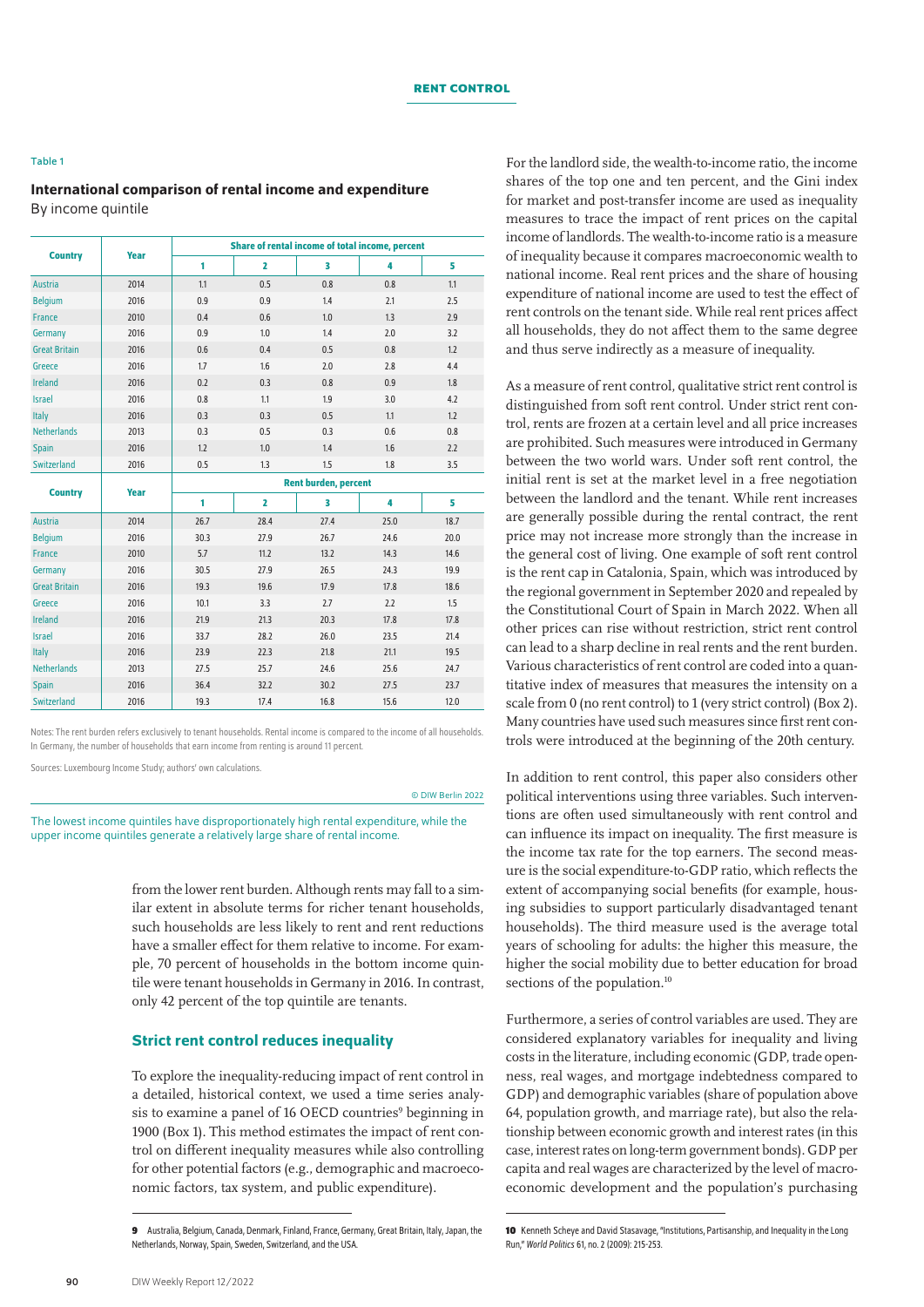#### Box 1

## Methodology

The estimations are conducted using panel vector autoregression models. The data used have several specific characteristics that must be considered: First, the focus is on longitudinal data, which suggest the use of a panel data model. Second, most dependent variables persist over time. Thus, dynamic models are needed to capture the temporal autocorrelation and to investigate the relationships of interest. Third, there could be endogeneity issues, meaning that rent control itself could be correlated with disturbance variables. In particular, one can argue that it is not only stricter rent control that leads to less income inequality; less income inequality also leads to stricter rent control, because, for example, more equal societies will vote for rent-control friendly governments. Or inversely, higher inequality gives the top income groups more power to obstruct rent control legislation. To fit the data format, a panel vector autoregressive model with country fixed effects is estimated:

#### $y_{it} = A_1 y_{it-1} + A_2 y_{it-2} + \ldots + A_p y_{it-p} + \eta_i + \epsilon_{it}$

where  $y_i$  is a vector of all variables (including the dependent variables, rent control index, and control variables) for country  $i$  in year  $t$ ;  $\eta$ <sub>i</sub> is a vector of the country fixed effects;  $\epsilon_{it}$  is the random disturbance; and  $A_1, A_2, ..., A_n$  are the coefficient matrices to be estimated. A panel unit root test<sup>1</sup> is used in order to identify the non-stationary variables (e.g., GDP per capita or old-age-dependency ratio). Such variables are then converted into growth rates or first differences. The optimal delay length is selected based on the Schwarz information criterion. The first lag of the control variables and regulation indices are used to avoid possible endogeneity. Moreover, if an endogeneity bias remains, it will more likely underestimate the effect. The model is identified using the Choleski decomposition.

power. Trade openness reflects the degree of globalization, which is often viewed as a cause for rising economic inequality. Mortgage indebtedness can exacerbate inequality in two ways: First, low-income households can become insolvent as a result of excessive debt. Second, high-income households have better access to cheaper financing and can thus expand their assets. The expected effects of the old-age-dependency ratio on inequality are ambivalent: On the one hand, higher wages for the scarcer, young labor force might reduce inequality. On the other hand, studies show that inequality in age cohorts accumulates over time.<sup>11</sup> The growing population and high marriage rate represent an increase in demand for housing and thus should increase housing costs.

#### Table 2

## Overview of data used

| <b>Variable</b>                                                | <b>Average of</b><br>all countries<br>analyzed | <b>Source</b>                                                                                                                                                                                         |
|----------------------------------------------------------------|------------------------------------------------|-------------------------------------------------------------------------------------------------------------------------------------------------------------------------------------------------------|
| Wealth-to-income ratio                                         | 4.2                                            | World Inequality Database (available online)                                                                                                                                                          |
| Income share of top one percent, in percent                    | 10.6                                           | World Inequality Database                                                                                                                                                                             |
| Income share of top ten percent, in percent                    | 33.7                                           | <b>World Inequality Database</b>                                                                                                                                                                      |
| Gini index of market income, in percent                        | 45.8                                           | Frederick Solt, "Measuring Income Inequality Across<br>Countries and Over Time: The Standardized World Income<br>Inequality Database," Social Science Quarterly, SWIID<br>Version 9.0 (October 2020). |
| Gini index of disposable income, in percent                    | 32                                             | Solt, "Measuring Income Inequality Across Countries<br>and Over Time."                                                                                                                                |
| Growth rate of real rents, in percent                          | 0.7                                            | K. Knoll, M. Schularick, & T. Steger, T., "No Price Like Home:<br>Global House Prices, 1870-2012," Centre for Economic<br>Policy Research Discussion Paper 10166 (2015).                              |
| Housing costs according to OECD                                | 0.2                                            | OECD (available online)                                                                                                                                                                               |
| Housing costs (long-term data)                                 | 0.2                                            | OECD and Macrohistory (available online)                                                                                                                                                              |
| Intensity of rent control                                      | 0.5                                            | Authors' own calculations                                                                                                                                                                             |
| Share of population over 64, in percent                        | 10.4                                           | World Development Indicators from the World Bank<br>(available online)                                                                                                                                |
| Raw marriage rate, per thousand                                | $\overline{7}$                                 | B. Mitchell (ed.), International historical statistics, 1750-2010<br>(Palgrave/Macmillan: 2013) and OECD Vital Statistics.                                                                            |
| Population, in millions                                        | 30.3                                           | Maddison Project Database (available online)                                                                                                                                                          |
| GDP per capita, in percent                                     | 2.0                                            | Maddison Project Database (available online)                                                                                                                                                          |
| Real wage growth rate, in percent                              | 1.5                                            | R. D. Gabriel,"Monetary Policy and the Wage Inflation-<br>Unemployment Tradeoff," 2013. Available at SSRN 3689791.                                                                                    |
| Top income tax rate, in percent                                | 44.7                                           | Comparative Income Taxation Database (available online)                                                                                                                                               |
| Government bond growth to real GDP<br>growth ratio, in percent | $-2.3$                                         | Macrohistory                                                                                                                                                                                          |
| Average years of schooling for adults,<br>in years             | 6.8                                            | Barro-Lee Educational Attainment Data (available online)                                                                                                                                              |
| Trade openness (trade-to-GDP ratio), in<br>percent             | 45.2                                           | Giovanni Federico, Antonio Tena Junguito, "Federico-<br>Tena World Trade Historical Database: Openness" (2018)<br>(available online).                                                                 |
| Debt-to-GDP ratio, in percent                                  | 61.6                                           | Macrohistory and authors' own calculations                                                                                                                                                            |
| Share of social expenditure of GDP,<br>in percent              | 10.2                                           | OFCD                                                                                                                                                                                                  |

Source: Authors' own calculations.

© DIW Berlin 2022

The estimates show a significantly negative impact of rent control on the wealth-to-income ratio and on the Gini index of disposable income in the short run (Table 3). If the intensity of the rent control increases by one point, the wealth-toincome ratio decreases by 0.203 points, which is a reduction of about five percent of the mean. Rent control decreases the expected rental income and thus housing prices and wealth relative to income, and reduces the rental income of the usually richer landlord households. The income of the top one percent, on the other hand, is not significantly affected because rental income is less relevant to the super rich as opposed to the upper middle class. In contrast, the income of the top ten percent decreases when rent control is stricter because this group has relatively more real estate in its portfolio compared to the super rich. In addition, a sample breakdown shows that stricter rent control in the wartime and postwar periods had the strongest overall effect. The regression also confirms the inequality-decreasing effects of progressive income taxation and of periods in which the interest rate is lower than economic growth and

**<sup>1</sup>** Kyung So Im, M. Hashem Pesaran, and Yongcheol Shin, "Testing for Unit Roots in Heterogeneous Panels," *Journal of Econometrics* 115, no. 1 (2003): 53–74.

**<sup>11</sup>** See for example Angus S. Deaton and Christina H. Paxson, "Aging and Inequality in Income and Health," *American Economic Review* 88, no.2 (1998): 248-253.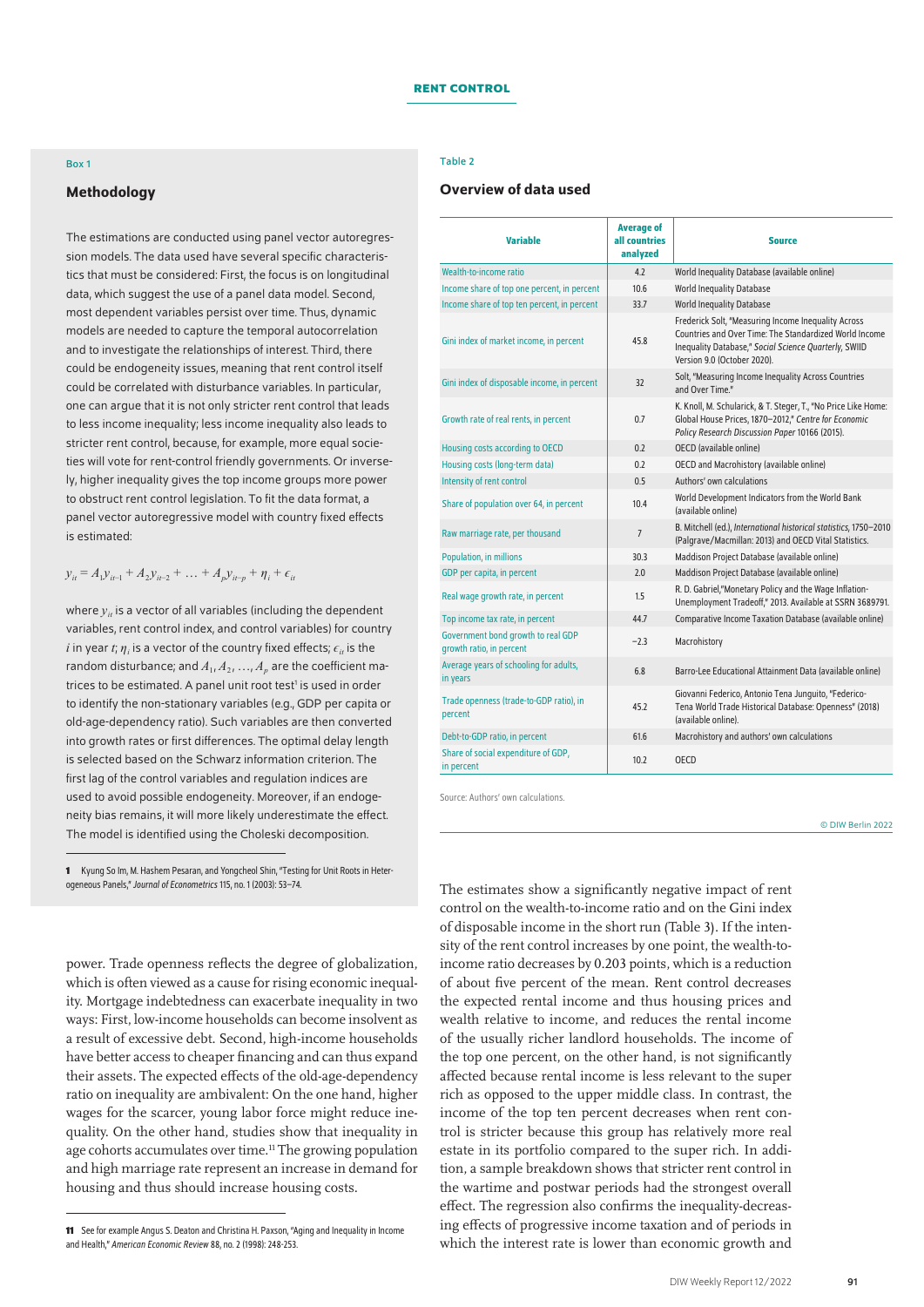#### Table 3

#### Impact of rent control on inequality

|                                        | <b>Dependent variables</b>        |                           |                           |                                    |                                           |  |  |
|----------------------------------------|-----------------------------------|---------------------------|---------------------------|------------------------------------|-------------------------------------------|--|--|
| <b>Explanatory variables</b>           | <b>Wealth-to-</b><br>income ratio | <b>Top one</b><br>percent | <b>Top ten</b><br>percent | <b>Gini index</b><br>market income | <b>Gini index</b><br>disposable<br>income |  |  |
| Lag of income-to-wealth ratio          | $0.373***$                        |                           |                           |                                    |                                           |  |  |
|                                        | (0.034)                           |                           |                           |                                    |                                           |  |  |
| Lag of top one percent                 |                                   | $-0.045$                  |                           |                                    |                                           |  |  |
|                                        |                                   | (0.034)                   |                           |                                    |                                           |  |  |
| Lag of top ten percent                 |                                   |                           | $-0.007$                  |                                    |                                           |  |  |
|                                        |                                   |                           | (0.026)                   |                                    |                                           |  |  |
| Lag of Gini index market<br>income     |                                   |                           |                           | $0.563***$                         |                                           |  |  |
|                                        |                                   |                           |                           | (0.030)                            |                                           |  |  |
| Lag of Gini index disposable<br>income |                                   |                           |                           |                                    | $0.089***$                                |  |  |
|                                        |                                   |                           |                           |                                    | (0.026)                                   |  |  |
| Rent control intensity                 | $-0.203**$                        | $-0.004$                  | $-0.006*$                 | 0.008                              | $-0.396$                                  |  |  |
|                                        | (0.090)                           | (0.004)                   | (0.003)                   | (0.142)                            | (0.254)                                   |  |  |
| Old-age-dependency ratio               | 0.030                             | $-0.0004$                 | $-0.001$                  | $-0.212**$                         | $-0.315$                                  |  |  |
|                                        | (0.061)                           | (0.002)                   | (0.002)                   | (0.084)                            | (0.208)                                   |  |  |
| GDP per capita                         | $0.800***$                        | $0.021**$                 | 0.005                     | $-1.144*$                          | 0.467                                     |  |  |
|                                        | (0.246)                           | (0.009)                   | (0.008)                   | (0.616)                            | (0.677)                                   |  |  |
| Top income tax rate                    | $-0.194$                          | $-0.009$                  | $-0.012*$                 | $0.842**$                          | 0.086                                     |  |  |
|                                        | (0.171)                           | (0.006)                   | (0.006)                   | (0.382)                            | (0.514)                                   |  |  |
| r > g                                  | 0.013                             | $0.012***$                | $0.005***$                | 0.160                              | $0.345**$                                 |  |  |
|                                        | (0.077)                           | (0.003)                   | (0.002)                   | (0.123)                            | (0.141)                                   |  |  |
| <b>Total years of schooling</b>        | 0.036                             | 0.258                     | 0.189                     | 6.732                              | 3.076                                     |  |  |
|                                        | (4.007)                           | (0.165)                   | (0.155)                   | (4.915)                            | (12.474)                                  |  |  |
| <b>Trade openness</b>                  | 0.220                             | $-0.023**$                | $-0.008$                  | $-0.467$                           | 0.219                                     |  |  |
|                                        | (0.236)                           | (0.010)                   | (0.008)                   | (0.314)                            | (0.614)                                   |  |  |
| Debt-to-GDP ratio                      | 3.860                             | $0.232*$                  | $0.270**$                 | $14.634***$                        | $21.145**$                                |  |  |
|                                        | (3.079)                           | (0.124)                   | (0.122)                   | (4.981)                            | (9.516)                                   |  |  |
| Share of social expenditure<br>of GDP  | $-0.068***$                       | $-0.001*$                 | $-0.002**$                | 0.015                              | $-0.104*$                                 |  |  |
|                                        | (0.020)                           | (0.001)                   | (0.001)                   | (0.025)                            | (0.060)                                   |  |  |
| <b>Constants</b>                       | 0.003                             | 0.001                     | 0.002                     | 0.006                              | 0.126                                     |  |  |
|                                        | (0.745)                           | (0.031)                   | (0.030)                   | (1.070)                            | (2.384)                                   |  |  |
| <b>Number of observations</b>          | 841                               | 905                       | 1,499                     | 759                                | 1547                                      |  |  |
| Adjusted R <sup>2</sup>                | 0.182                             | 0.033                     | 0.016                     | 0.401                              | 0.019                                     |  |  |

Notes: The table shows a panel regression of various inequality variables on rent control and control variables. The asterisks denote the statistical significance level. The more asterisks, the lower the probability of error: \*\*\*, \*\*, and \* indicate significance at the one-, five-, and ten-percent levels, respectively.

Legend: When rent control intensity (measured between 0 and 1) increases by 0.1, the wealth-to-income ratio decreases by 2.03 percent.

Source: Authors' own calculations.

© DIW Berlin 2022

wage income. Thus, if capital income grows more slowly than wage income and wage income is taxed at higher rates for higher-income households, income inequality is effectively reduced. However, the impact of rent control is not just limited to immediate effects; it can also influence inequality over the long run: Market participants require time to adjust to the new conditions and further side effects of rent control can affect the decline in landlords' rental income and in tenants' housing costs. For example, in non-rent-controlled apartments, which are often rented by high-income households, rent increases or the stability of the rental relationship

## Table 4

#### Impact of rent control on rent prices

|                                        | <b>Dependent variables</b> |                                             |                                                |  |
|----------------------------------------|----------------------------|---------------------------------------------|------------------------------------------------|--|
| <b>Explanatory variables</b>           | <b>Real rent</b>           | <b>Housing cost</b><br>according<br>to OECD | <b>Housing cost</b><br>(long-duration<br>data) |  |
| Lag of real rents                      | $0.367***$                 |                                             |                                                |  |
|                                        | (0.024)                    |                                             |                                                |  |
| Lag of housing costs according to OECD |                            | $0.147***$                                  |                                                |  |
|                                        |                            | (0.052)                                     |                                                |  |
| Lag of housing costs (long-run data)   |                            |                                             | $0.234***$                                     |  |
|                                        |                            |                                             | (0.032)                                        |  |
| <b>Rent control intensity</b>          | $-0.047**$                 | $-0.005*$                                   | $-0.004$                                       |  |
|                                        | (0.019)                    | (0.003)                                     | (0.003)                                        |  |
| Old-age-dependency ratio               | $-0.004$                   | $-0.0005$                                   | $0.004**$                                      |  |
|                                        | (0.016)                    | (0.004)                                     | (0.002)                                        |  |
| Marriage rate                          | 0.168                      | $-0.093*$                                   | $-0.027$                                       |  |
|                                        | (0.126)                    | (0.051)                                     | (0.017)                                        |  |
| <b>Population growth</b>               | $-0.18$                    | 0.141                                       | $0.105**$                                      |  |
|                                        | (0.359)                    | (0.108)                                     | (0.053)                                        |  |
| <b>Real wages</b>                      | $0.151***$                 | $-0.028**$                                  | 0.004                                          |  |
|                                        | (0.031)                    | (0.013)                                     | (0.005)                                        |  |
| <b>Constants</b>                       | 0.005                      | $-0.0001$                                   | 0.001                                          |  |
|                                        | (0.173)                    | (0.018)                                     | (0.021)                                        |  |
| Number of observations                 | 1.604                      | 412                                         | 947                                            |  |
| Adjusted R <sup>2</sup>                | 0.189                      | 0.074                                       | 0.069                                          |  |

Notes: The table shows the effects of rent control on the rent and housing prices of households. The asterisks denote the statistical significance level. The more asterisks, the lower the probability of error: \*\*\*, \*\*, and \* indicate significance at the one-, five-, and ten-percent levels, respectively.

Legend: When rent control intensity (measured between 0 and 1) increases by 0.1, rent prices decrease by 0.47 percent.

Source: Authors' own calculations.

© DIW Berlin 2022

increases, which has a positive impact on tenant households in rent-controlled apartments.

The long-run effects of rent control can also be measured via an impulse response function (Figure 2). The effects of a one-time, shock-like introduction of strict rent control persist for three to five years, with the effect especially noticeable two years after rent control is made stricter. Such medium-run effects can be observed in the wealth-to-income ratio, the income share of the top ten percent, and the Gini index of disposable income. The Gini index of market income and of the income share of the top one percent seem to be unaffected by rent control, perhaps because rental income is less relevant to the super rich. Although rent control lasts for many years in practice, the impulse-response function shows that shock-type regulations can also have effects over many years.

On the tenant side, in contrast, the introduction of rent control significantly decreases real rent prices and the rent burden in the short run. There is a medium-run effect of up to three years, which is strongest in the second year following the introduction of strict rent control (Figure 2).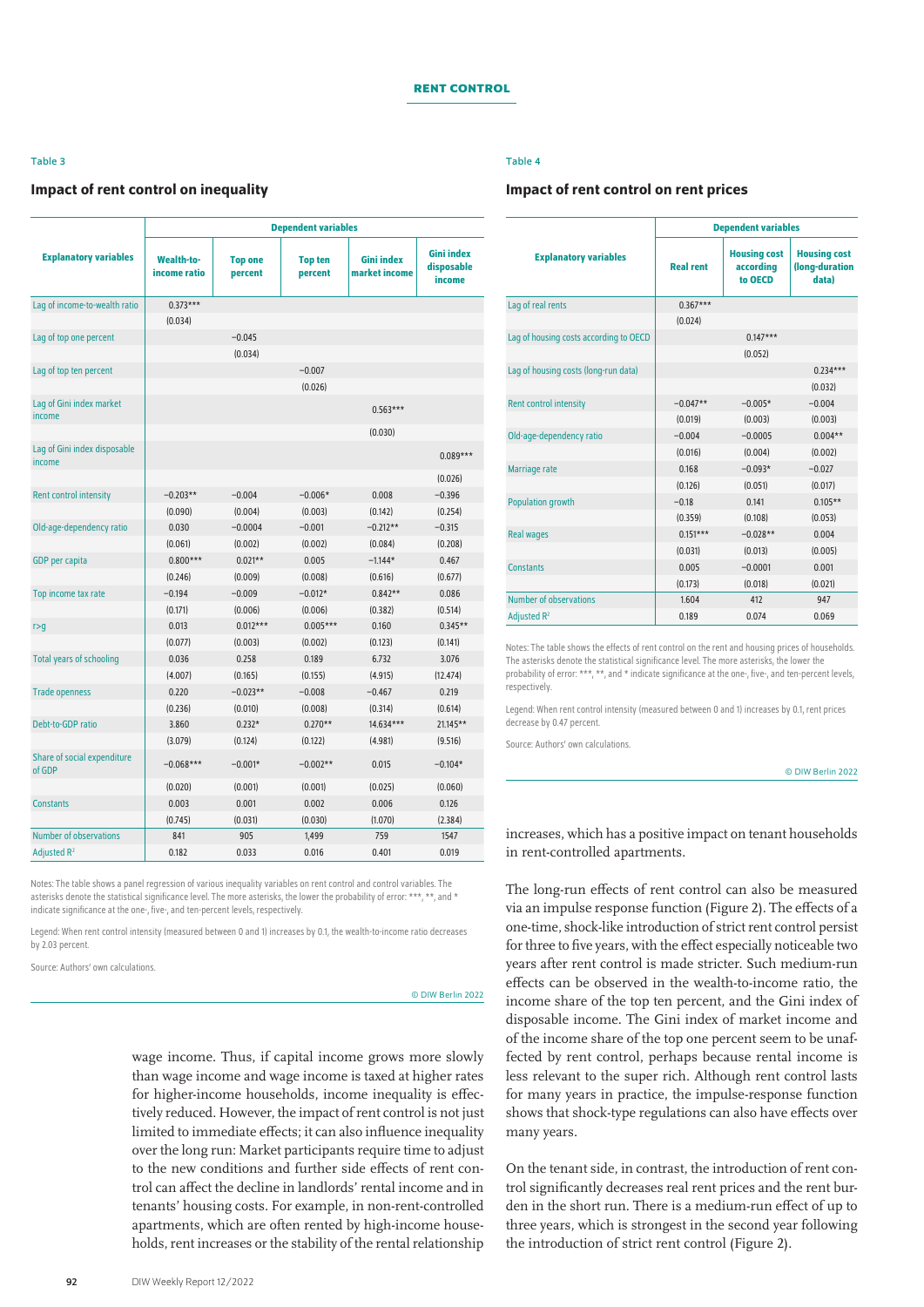Currently, the intensity of rent control in Germany according to the index method used is 0.5. If, for example, a stricter rent control were introduced, the intensity could increase to 0.9 to 1. This could decrease the wealth-to-income ratio by eight to ten percent, the income shares of the top ten percent by up to 0.33 percent, and real rents by two percent, as long as all other factors remain constant. This shows that rent control must be very strict to have a relevant impact on the inequality variables.

Other social measures have a moderate impact on inequality. Years of schooling as a measure of educational opportunities are insignificant. Social spending mostly has a negative effect on inequality measures except in the case of the Gini index for market income. In contrast, tax progressivity as measured by the top income tax rate leads to large declines in inequality as measured by the income share of the top ten percent and the Gini index for market income.

The extent to which the different policies decrease inequality can be calculated by multiplying the corresponding estimation coefficient by the standard deviation of each variable. This is 4.5 percentage points for rent control, 3.4 percentage points for the top income tax rate, and 9.6 percentage points for social spending when considering the Gini index for market income.

## Conclusion: rent control curbs inequality in the short run, but has undesirable side effects

Rent control, especially when it is strict and comprehensive, curbs inequality in the short and medium runs. Historically, it has been part of solidarity-based welfare state policies that helped reduce inequality in the 20th century. In turn, housing market liberalization contributed to the resurgence of inequality beginning in the 1980s. However, whether or not rent control is actually suitable as a socio-political measure is a more complex question, as the majority of studies suggest that such price regulation leads to misallocations in the housing market in the long run and can result in overall welfare loss.<sup>12</sup>

Studies show, for example, that rent control decreases mobility in the housing stock and reduces the housing supply in the long run, for example, by converting rental housing to owner-occupied housing and reducing new construction.13 It can also contain hidden costs (e.g., in the form of key money) or rising rents for unregulated housing and ultimately lead to maintenance neglect.<sup>14</sup> While sitting tenants benefit from reduced rent in the short run, the remaining, more mobile

### Box 2

#### Measuring rent control intensity

A numerical index is constructed to measure the intensity of rent control.<sup>1</sup> It contains six binary variables, each of which is based on a careful analysis of historical legal texts, or secondary literature on the history of rent control if such legal texts do not exist. Each variable considers one aspect of rent control:

- 1. Rent level control: The index is equal to 1 when the landlord may not increase rent above a certain level (rent is, for example, fixed at the level it was paid on a certain date) and otherwise 0.
- 2. Nominal rent control: The index is equal to 1 when rents are set exclusively by the government or other institutions.
- 3. Real rent control: The index is equal to 1 when the landlord may not increase rent by more than the increase in the official cost of living or in another price or cost index.
- 4. Vacancy decontrol: The index is equal to 1 when rent control applies at the beginning of and during the length of the contract.
- 5. Other special deregulations: The index is equal to 1 if certain types of housing, such as new construction, vacant housing, or luxury housing, which are typically deregulated, are also regulated.
- 6. Special tightening of rent control: The index is equal to 1 if housing is subject to stricter rent control under special circumstances (for example, low-cost housing or housing in a tight market).

The rent control index is calculated as an unweighted average from these six binary variables and thus ranges between 0 (no rent control) and 1 (very strong rent control). By using such variables, it is possible to compare both the spatial (between different countries in one year) variation of rent control as well as temporal changes in rent control intensity. Moreover, qualitatively, rent control is coded as weak when it only applies to real rents and as strong when it sets nominal price levels.

**1** Konstantin A. Kholodilin, "Long-Term, Multicountry Perspective on Rental Market Regulations," *Housing Policy Debate* 30, no. 6 (2020): 994–1015.

households lose.<sup>15</sup> They stand in long lines, pay high rents, and are frequently forced to buy housing even when their financial means barely allow it.16 In the long run, sitting ten-

**<sup>12</sup>** Konstantin A. Kholodilin, "Rent Control Effects through the Lens of Empirical Research," *DIW Roundup* 139 (2022) [\(available online](https://www.diw.de/de/diw_01.c.833179.de/publikationen/roundup/2022_0139/rent_control_effects_through_the_lens_of_empirical_research.html)).

**<sup>13</sup>** Richard W. Ault, John D. Jackson, and Richard P. Saba, "The Effect of Long-Term Rent Control on Tenant Mobility," *Journal of Urban Economics* 35, no.2 (1994): 140–158; Jakob R. Munch and Michael Svarer, "Rent Control and Tenancy Duration," *Journal of Urban Economics* 52, no.3 (2002): 542–560; Rebeca Diamond, Tim McQuade, and Franklin Qian, "The Effects of Rent Control Expansion on Tenants, Landlords, and Inequality: Evidence from San Francisco," *American Economic Review* 109, no. 9 (2019): 3365–3394.

**<sup>14</sup>** David P. Sims, "Out of Control: What can we Learn from the End of Massachusetts Rent Control?" *Journal of Urban Economics*, 61 (1), 129–151.

**<sup>15</sup>** Anja M. Hahn, Konstantin A. Kholodilin, Sofie R. Waltl, Marco Fongoni, "Forward to the Past: Short-Term Effects of the Rent Freeze in Berlin," *DIW Diskussionspapier* 1999 (2022).

**<sup>16</sup>** Andreas Mense, Claus Michelsen, and Konstantin A. Kholodilin, "The Effects of Second-Generation Rent Control on Land Values," *AEA Papers and Proceedings* 109 (2016): 385–388; Lorenz Thomschke, "Distributional Price Effects of Rent Controls in Berlin: When Expectation Meets Reality," *CAWM Discussion Paper* 89 (2016).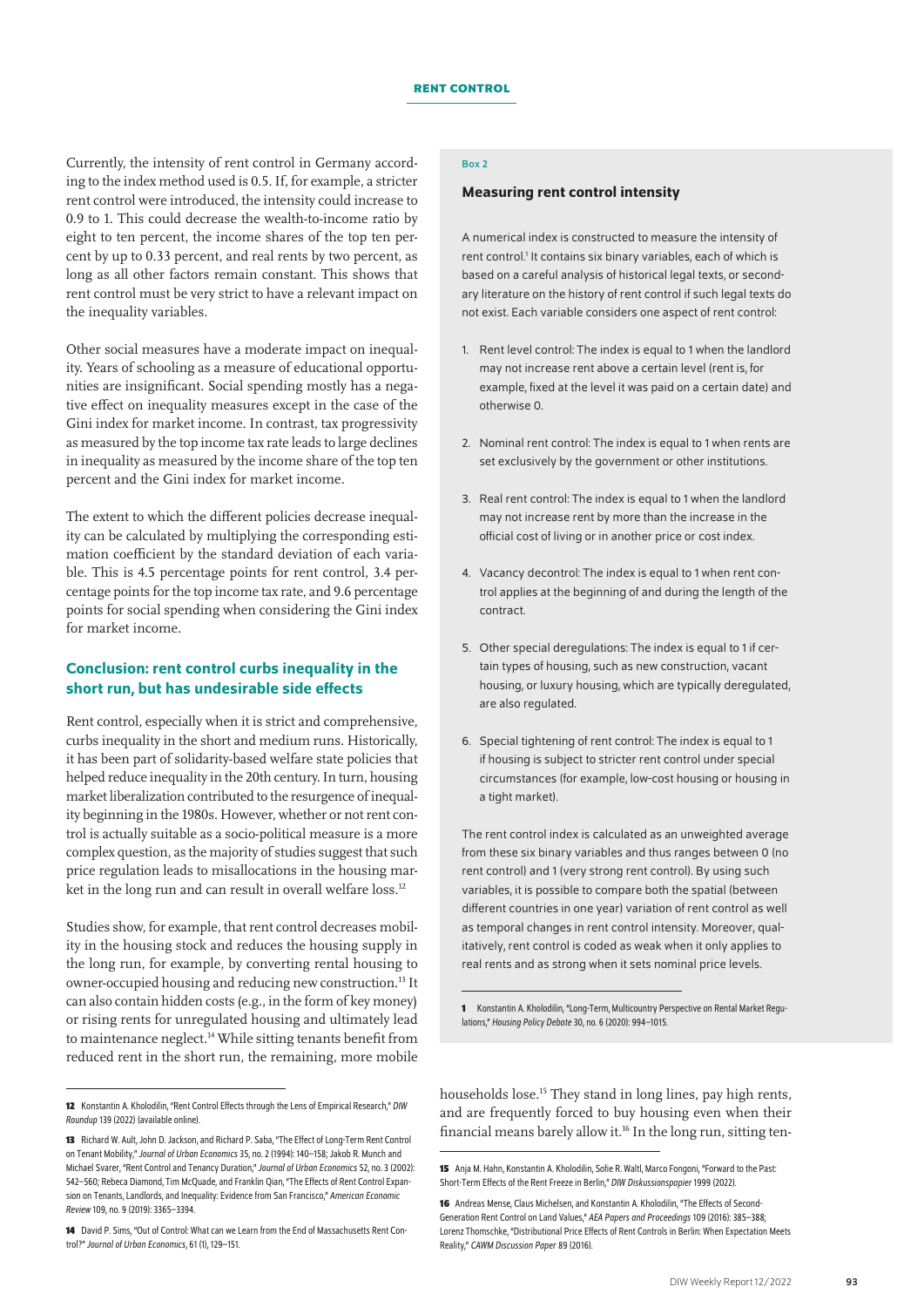#### **Rent control**

#### Figure 2

## Rent control reduces economic inequality in the short run

Change in percent (left side), index (right)



Notes: Calculated based on data from 12 countries: Austria, Belgium, France, Germany, Great Britain, Greece, Ireland, Israel, Italy, the Netherlands, Switzerland, and Spain. The light-green areas indicate the 90-percent co interval.

Source: Authors' own calculations.

© DIW Berlin 2022

Following the introduction of strict rent control, economic inequality decreases in the short run but returns to its original level over the long run.

ants lose too, as residential buildings and houses decline in value and quality when they are not maintained.<sup>17</sup> Thus, a comprehensive rent control system runs the risk of having little effect<sup>18</sup> and, without additional interventions, being counterproductive over the long run.

The impact of rent control on inequality differs in intensity in the short, medium, and long runs. The effects are strongest in the short run and decrease over the long run, primarily due to the fact that market actors adjust to the new conditions. When rent control is first introduced, the markets experience an unexpected shock. Over time, however, they modify their behavior so that rent control loses effect.<sup>19</sup> Generally, rent control effectively caps rent prices. However, there are exceptions frequently, such as for new construction and luxury housing. This means that the rental market is divided into two segments: regulated housing with decreasing rents and an unregulated segment for housing at free market prices, where rents increase more than without rent control. Because such housing is rented or purchased

primarily by wealthier households, incomes are distributed even more broadly. In the short run, unregulated housing represents only a small fraction of the housing stock, so the effects of reduced rents far outweigh the benefits. However, the amount of unregulated housing is increasing over time. Thus, the share of regulated housing decreases, with frozen rents also losing real value, and the effect of rising rents for unregulated housing on spending by the broader strata of households becomes stronger. The exact size of these effects, however, has not yet been estimated. Furthermore, strict rent control forces a share of tenants who cannot find rental housing to become homeowners, despite this causing them excessive financial stress. In many countries, this has resulted in the rental market shrinking, while the purchase market has expanded strongly at the cost of the rental market, making homeowners the dominant group.<sup>20</sup> The resulting reduction in available housing stock is likely to increase scarcity and create pressure on prices. This, in turn, can only result in higher rents in the unregulated market segment. In many cases, newly built and high-end redevelopments are exempt from regulations: rents rise there, which tends to burden the higher income strata<sup>21</sup> and can thus reduce inequality. However, it is also possible that the lower supply

**<sup>17</sup>** Joseph Gyourko and Peter Linneman, "Rent Controls and Rental Housing Quality: A Note on the Effects of New York City's Old Controls," *Journal of Urban Economics* 27, no 3 (1990): 398–409; Choon-Geo Moon and Janet G. Stotsky, "The Effect of Rent Control on Housing Quality Change: a Longitudinal Analysis," *Journal of Political Economy* 101, no. 6 (1993): 1114–1148.

**<sup>18</sup>** Philipp Deschermeier, Björn Seipelt, and Michael Voigtländer, "Evaluation der Mietpreisbremse," *IW Köln Policy Paper* 5 (2017) (in German); Ralph Henger etal., "How Effective is the German 'Mietpreisbremse'?" Paper presented at the European Real Estate Society Industry Seminar, Berlin, Germany, March 31, 2017.

**<sup>19</sup>** Alejandro D. Jacobo and Konstantin A. Kholodilin, "One Hundred Years of Rent Control in Argentina: Much Ado About Nothing," *Journal of Housing and the Built Environment* (2022): 1–48.

**<sup>20</sup>** Konstantin A. Kholodilin and Sebastian Kohl, "Social Policy or Crowding-out? Tenant Protection in Comparative Long-Run Perspective," *Housing Studies* (2021): 1–24.

**<sup>21</sup>** Andreas Mense, Claus Michelsen, and Konstantin A. Kholodilin, "Rent Control, Market Segmentation, and Misallocation: Causal Evidence from a Large-Scale Policy Intervention," *DIW Berlin Discussion Paper* 1832 (2019) ([available online\)](https://www.diw.de/de/diw_01.c.698619.de/publikationen/diskussionspapiere/2019_1832/rent_control__market_segmentation__and_misallocation__causal_evidence_from_a_large-scale_policy_intervention.html).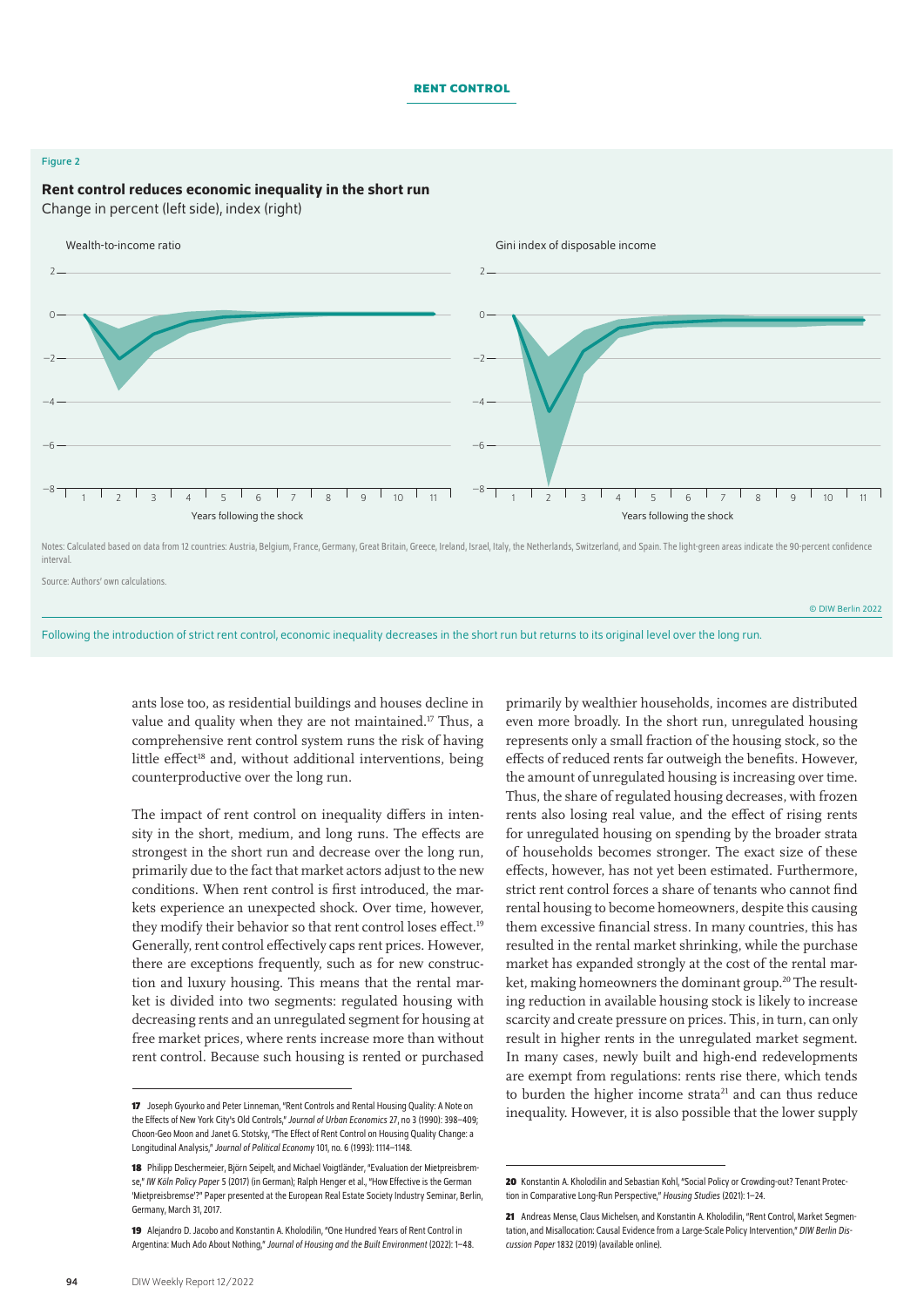affects low-income households (e.g., families and those just entering the workforce).

Other distributional policy instruments, such as progressive income and wealth taxation, may also be more effective in reducing inequality in a society in the long run without having strong effects on the housing market, albeit possibly different ones. Instruments such as the progressive income tax, too, significantly reduce inequality. Housing-related social expenditure can also decrease inequality, including benefits such as housing benefits and social housing, which are used as an alternative to or complement rent control to make appropriate quality housing affordable for lowerincome households and to reduce the burden on homeowners' incomes. At the same time, inequality dynamics are not only determined by labor income and wealth, but also on the consumption side by rents or other unequally distributed household expenditure. Rent interventions could, depending on the instrument, target housing-specific inequalities more specifically than other instruments. They could be a part of a broader set to compensate for housing market-specific inequalities, such as in combination with subject-related transfers such as housing benefits, which have more targeted effects than object-focused rent control. However, policymakers must make a political tradeoff when deciding on the ultimate weighting of the diverse effects of rent control.

Konstantin A. Kholodilin is a research associate in the Macroeconomics Department at DIW Berlin | [kkholodilin@diw.de](mailto:kkholodilin%40diw.de?subject=)

#### JEL: C32; E27; E32

Keywords: rent control; housing rents; economic inequality, Gini index

#### Figure 3

## Rent control reduces rents in the short run

Real rents, change in percent



Notes: Calculated based on data from 12 countries: Austria, Belgium, France, Germany, Great Britain, Greece, Ireland, Israel, Italy, the Netherlands, Switzerland, and Spain. The light-green areas indicate the 90-percent confidence interval.

Source: Authors' own calculations.

© DIW Berlin 2022

When strict rent control is introduced, rents decrease in the short run. However, they return to their original level over the long run.

Sebastian Kohl is a professor for sociology at the John F. Kennedy Institute at Freie Universität Berlin | [sebastian.kohl@fu-berlin.de](mailto:sebastian.kohl%40fu-berlin.de?subject=)